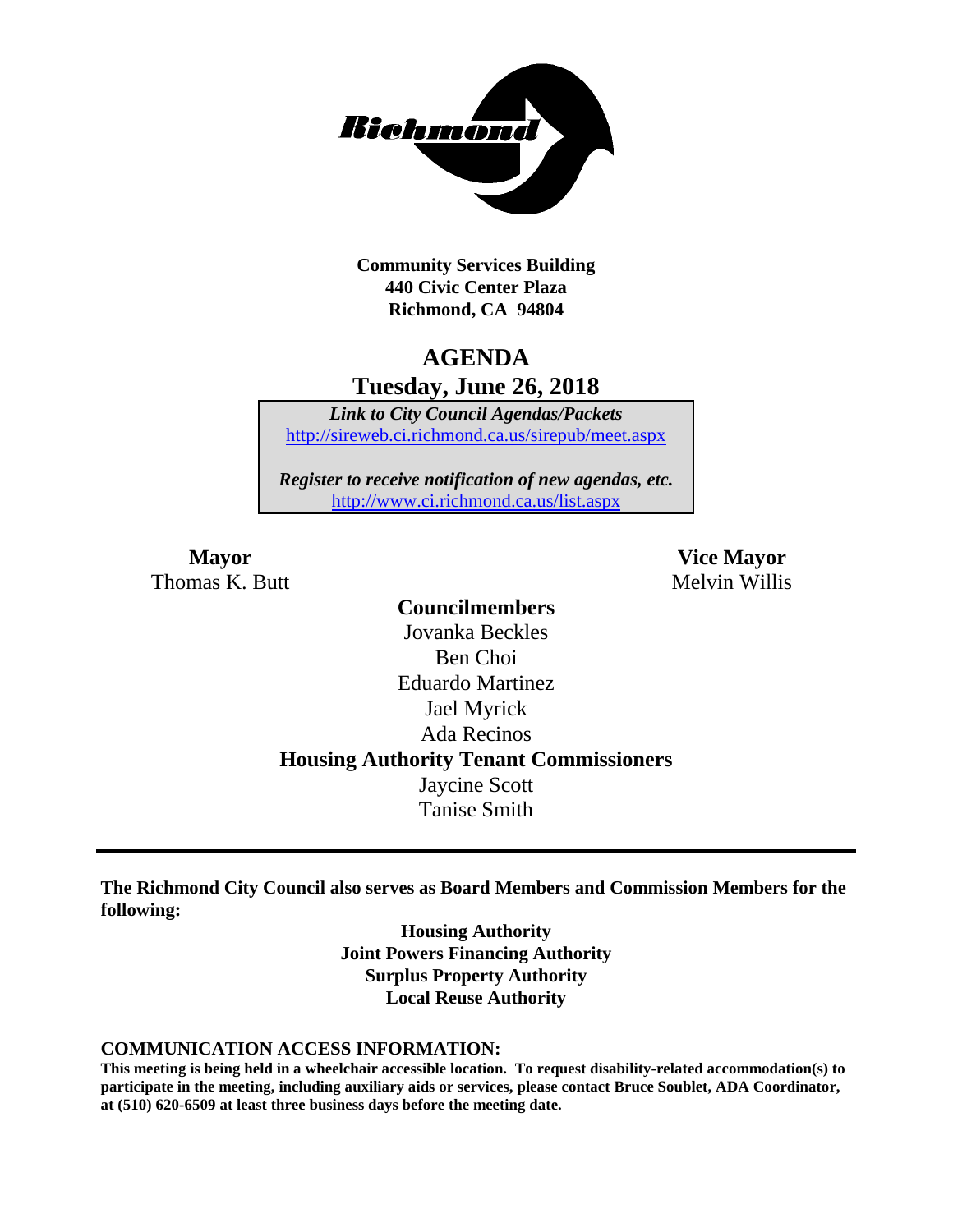# **MEETING PROCEDURES**

The City of Richmond encourages community participation at its City Council meetings and has established procedures that are intended to accommodate public input in a timely and time-sensitive way. As a courtesy to all members of the public who wish to participate in City Council meetings, please observe the following procedures:

**PUBLIC COMMENT ON AGENDA ITEMS:** Anyone who desires to address the City Council on items appearing on the agenda must complete and file a pink speaker's card with the City Clerk **prior** to the City Council's consideration of the item. Once the City Clerk has announced the item, no person shall be permitted to speak on the item other than those persons who have submitted their names to the City Clerk. Your name will be called when the item is announced for discussion. **Each speaker will be allowed up to TWO (2) MINUTES to address the City Council on NON-PUBLIC HEARING items listed on the agenda. Speakers are allowed up to THREE (3) minutes on PUBLIC HEARING items.**

**OPEN FORUM FOR PUBLIC COMMENT:** Individuals who would like to address the City Council on matters not listed on the agenda or on items remaining on the consent calendar may do so under Open Forum. All speakers must complete and file a pink speaker's card with the City Clerk **prior** to the commencement of Open Forum. The amount of time allotted to individual speakers shall be determined based on the number of persons requesting to speak during this item. **The time allocation for each speaker will be as follows:** 15 or fewer speakers, a maximum of 2 minutes; 16 to 24 speakers, a maximum of 1 and one-half minutes; and 25 or more speakers, a maximum of 1 minute.

#### **SPEAKERS ARE REQUESTED TO OCCUPY THE RESERVED SEATS IN THE FRONT ROW BEHIND THE SPEAKER'S PODIUM AS THEIR NAME IS ANNOUNCED BY THE CITY CLERK.**

**CONSENT CALENDAR:** Consent Calendar items are considered routine and will be enacted, approved or adopted by one motion unless a request for removal for discussion or explanation is received from the audience or the City Council. A member of the audience requesting to remove an item from the consent calendar must first complete a speaker's card and file the card with the City Clerk **prior** to the City Council's consideration of Agenda Review. Councilmembers who request to remove an item from the consent calendar must do so during Agenda Review. An item removed from the Consent Calendar may be placed anywhere on the agenda following the City Council's agenda review.

**CONDUCT AT MEETINGS:** Richmond City Council meetings are limited public forums during which the City strives to provide an open, safe atmosphere and promote robust public debate. Members of the public, however, must comply with state law, as well as the City's laws and procedures and may not actually disrupt the orderly conduct of these meetings. The public, for example, may not shout or use amplifying devices, must submit comment cards and speak during their allotted time, may not create a physical disturbance, may not speak on matters unrelated to issues within the jurisdiction of the City Council or the agenda item at hand, and may not cause immediate threats to public safety.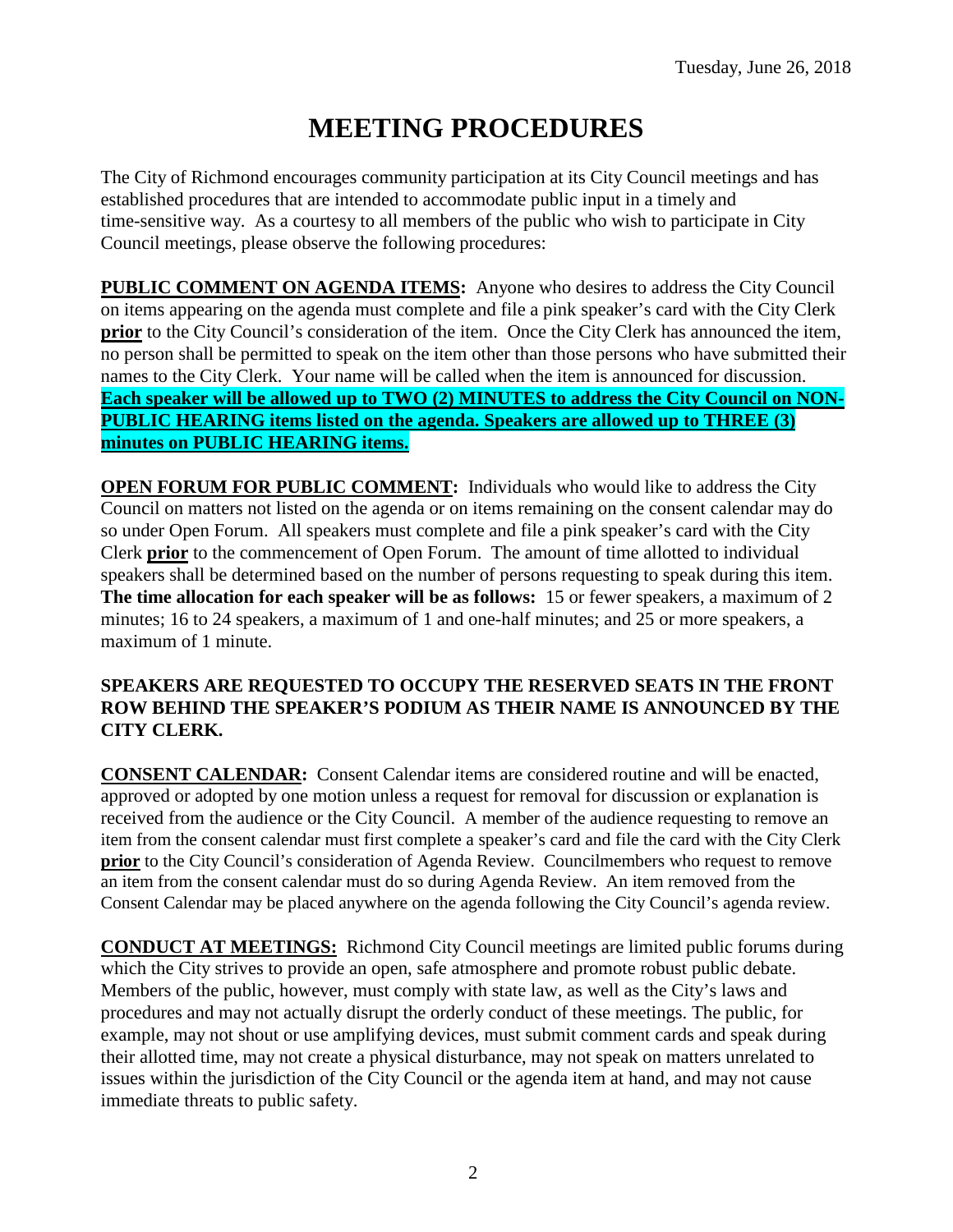**CITY HARASSMENT POLICY:** The City invites public comment and critique about its operations, including comment about the performance of its public officials and employees, at the public meetings of the City Council and boards and commissions. However, discriminatory or harassing comments about or in the presence of City employees, even comments by third parties, may create a hostile work environment, if severe or pervasive. The City prohibits harassment against an applicant, employee, or contractor on the basis of race, religious creed, color, national origin, ancestry, physical disability, medical condition, mental disability, marital status, sex (including pregnancy, childbirth, and related medical conditions), sexual orientation, gender identity, age or veteran status, or any other characteristic protected by federal, state or local law. In order to acknowledge the public's right to comment on City operations at public meetings, which could include comments that violate the City's harassment policy if such comments do not cause an actual disruption under the Council Rules and Procedures, while taking reasonable steps to protect City employees from discrimination and harassment, City Boards and Commissions shall adhere to the following procedures. If any person makes a harassing remark at a public meeting that violates the above City policy prohibiting harassment, the presiding officer of the meeting may, at the conclusion of the speaker's remarks and allotted time: (a) remind the public that the City's Policy Regarding Harassment of its Employees is contained in the written posted agenda; and (b) state that comments in violation of City policy are not condoned by the City and will play no role in City decisions. If any person makes a harassing remark at a public meeting that violates the above City policy, any City employee in the room who is offended by remarks violating the City's policy is excused from attendance at the meeting. No City employee is compelled to remain in attendance where it appears likely that speakers will make further harassing comments. If an employee leaves a City meeting for this reason, the presiding officer may send a designee to notify any offended employee who has left the meeting when those comments are likely concluded so that the employee may return to the meeting. The presiding officer may remind an employee or any council or board or commission member that he or she may leave the meeting if a remark violating the City's harassment policy is made. These procedures supplement the Council Rules and Procedures relating to disruption of orderly conduct at Council meetings.

Any law enforcement officer on duty or whose service is commanded by the presiding officer shall be Sergeant-at-Arms of the Council meetings. He/she, or they, shall carry out all orders and instructions given by the presiding officer for the purpose of maintaining order and decorum at the Council meetings (City Council Rules of Procedure and Order Section III F, RMC Section 2.12.030).

**\*\*\*\*\*\*\*\*\*\*\*\*\*\*\*\*\*\*\*\*\*\*\*\*\*\*\*\*\*\*\*\*\*\*\*\*\*\*\*\*\*\*\*\*\*\*\*\*\*\*\*\*\*\*\*\*\*\***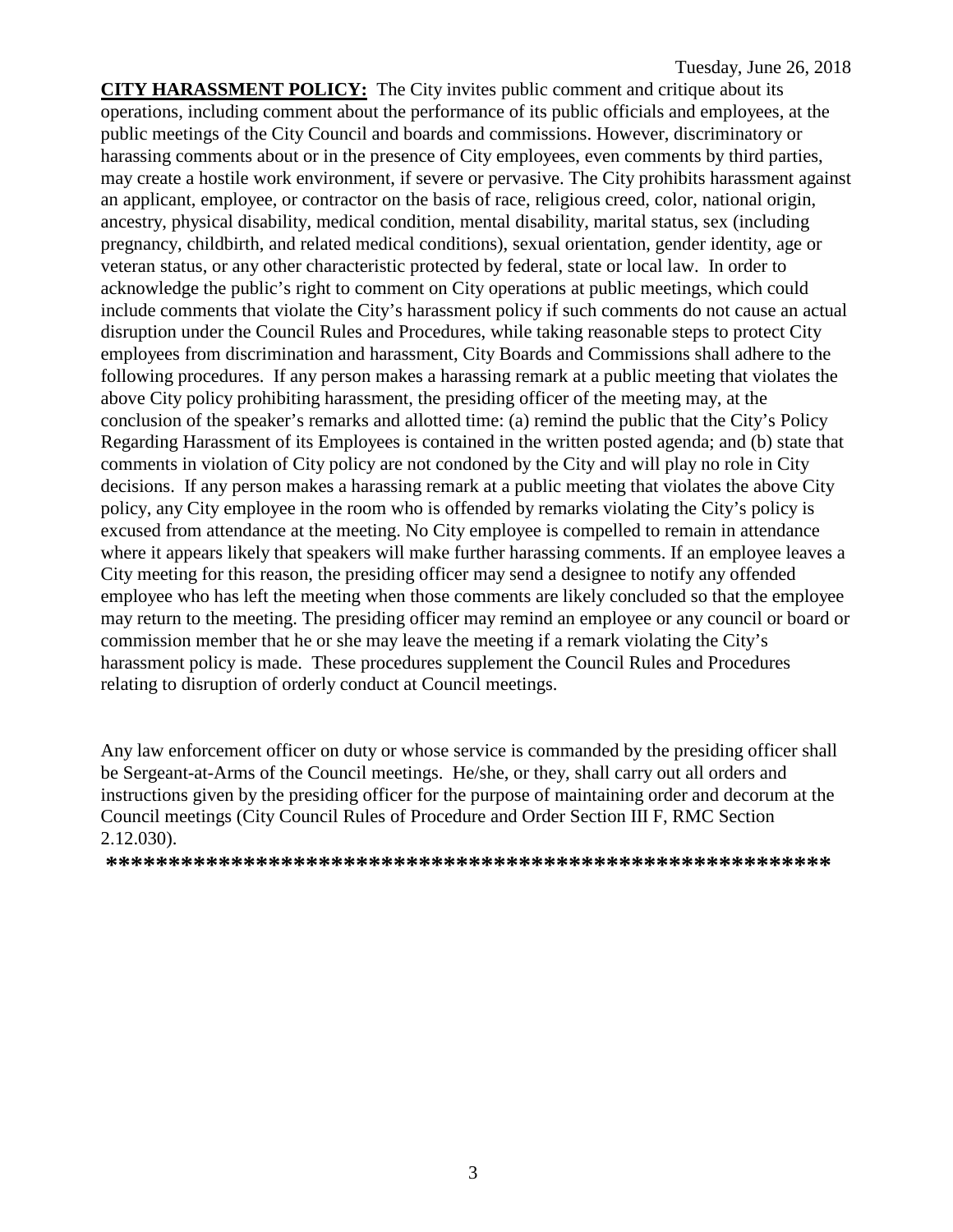# **OPEN SESSION TO HEAR PUBLIC COMMENT BEFORE CLOSED SESSION**

5:00 p.m.

### **A. ROLL CALL**

**B. PUBLIC COMMENT BEFORE CLOSED SESSION**

#### **C. ADJOURN TO CLOSED SESSION**

# **CLOSED SESSION**

Shimada Room of the Community Services Building

#### **A. CITY COUNCIL**

**A-1.** CONFERENCE WITH LEGAL COUNSEL - EXISTING LITIGATION (Subdivision [a] of Government Code Section 54956.9):

Denham vs. City of Richmond

Honrick vs. City of Richmond

Manning vs. City of Richmond

#### **A-2.** PUBLIC EMPLOYEE APPOINTMENT (Government Code Section 54957.6):

Title: City Manager

**A-3.** LIABILITY CLAIMS -(Government Code Section 54956.9):

James Walker vs. City of Richmond

#### **A-4.** CONFERENCE WITH REAL PROPERTY NEGOTIATOR (Government Code Section 54956.8):

Property: 12th and Macdonald Vacant Lots and Downtown Parking Garage Agency negotiators: Bill Lindsay, Shasa Curl Negotiating party: SAA-EVI Richmond Partners, LLC Under negotiation: Price and terms of payment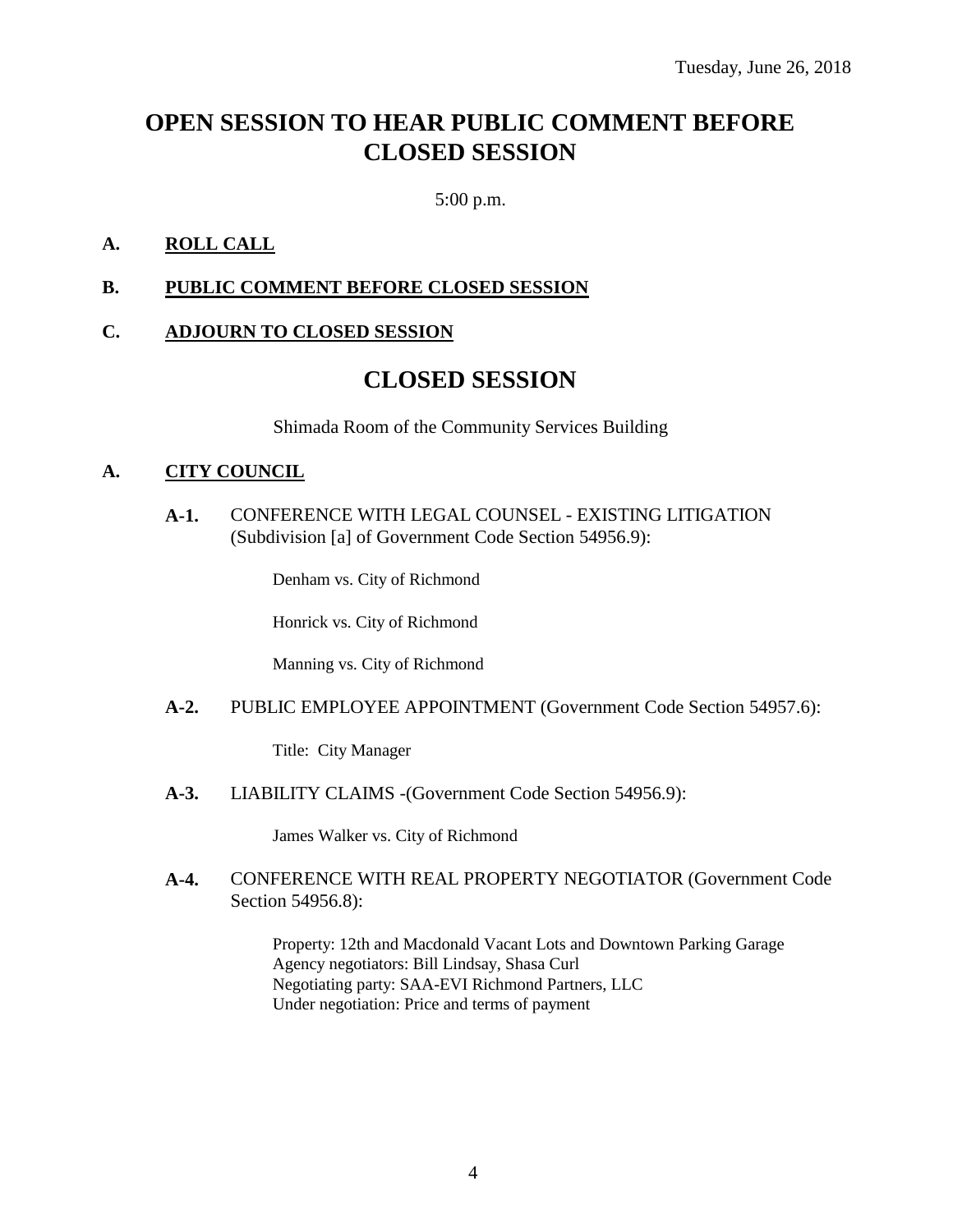# **MEETING OF THE SUCCESSOR AGENCY TO THE RICHMOND COMMUNITY REDEVELOPMENT AGENCY AND RICHMOND CITY COUNCIL**

6:30 p.m.

## **A. PLEDGE TO THE FLAG**

**B. ROLL CALL**

#### **C. STATEMENT OF CONFLICT OF INTEREST**

#### **D. AGENDA REVIEW**

#### **E. PRESENTATIONS, PROCLAMATIONS, AND COMMENDATIONS**

- **E-1.** PROCLAMATION recognizing Ya-Neema Healing Circle for their work to support those impacted by gun violence and announcing their Commemorative Banquet on June 30, 2018 - City Council Office (Vice Mayor Melvin Willis 412- 2050).
- **E-2.** PRESENT certificates of recognition to the 2018 Mayor's Community Fund youth sports grant recipients - Office of the Mayor (Mayor Tom Butt 620-6503).
- **E-3.** ANNOUNCE recent resignations from City of Richmond Boards, Commissions and Committees; ANNOUNCE vacancies on City of Richmond Boards, Commissions, and Committees as of June 26, 2018, and ask that interested individuals send applications to the City Clerk - Office of the Mayor (Mayor Tom Butt 620-6503).

#### **F. REPORT FROM THE CITY ATTORNEY OF FINAL DECISIONS MADE DURING CLOSED SESSION**

#### **G. REPORT FROM THE CITY MANAGER**

#### **H. OPEN FORUM FOR PUBLIC COMMENT**

#### **I. CITY COUNCIL CONSENT CALENDAR**

- **I-1.** ADOPT resolutions approving: (1) Fiscal Year 2018-19 Annual Operating Budget and (2) Fiscal Years 2018-23 Five-Year Capital Improvement Plan – Finance Department (Belinda Warner 620-6740/Markisha Guillory 620-5434).
- **I-2.** REVIEW the Cash Reserves Policy and ADOPT a resolution approving the revised policy – Finance Department (Belinda Warner 620-6740/Markisha Guillory 620-5434).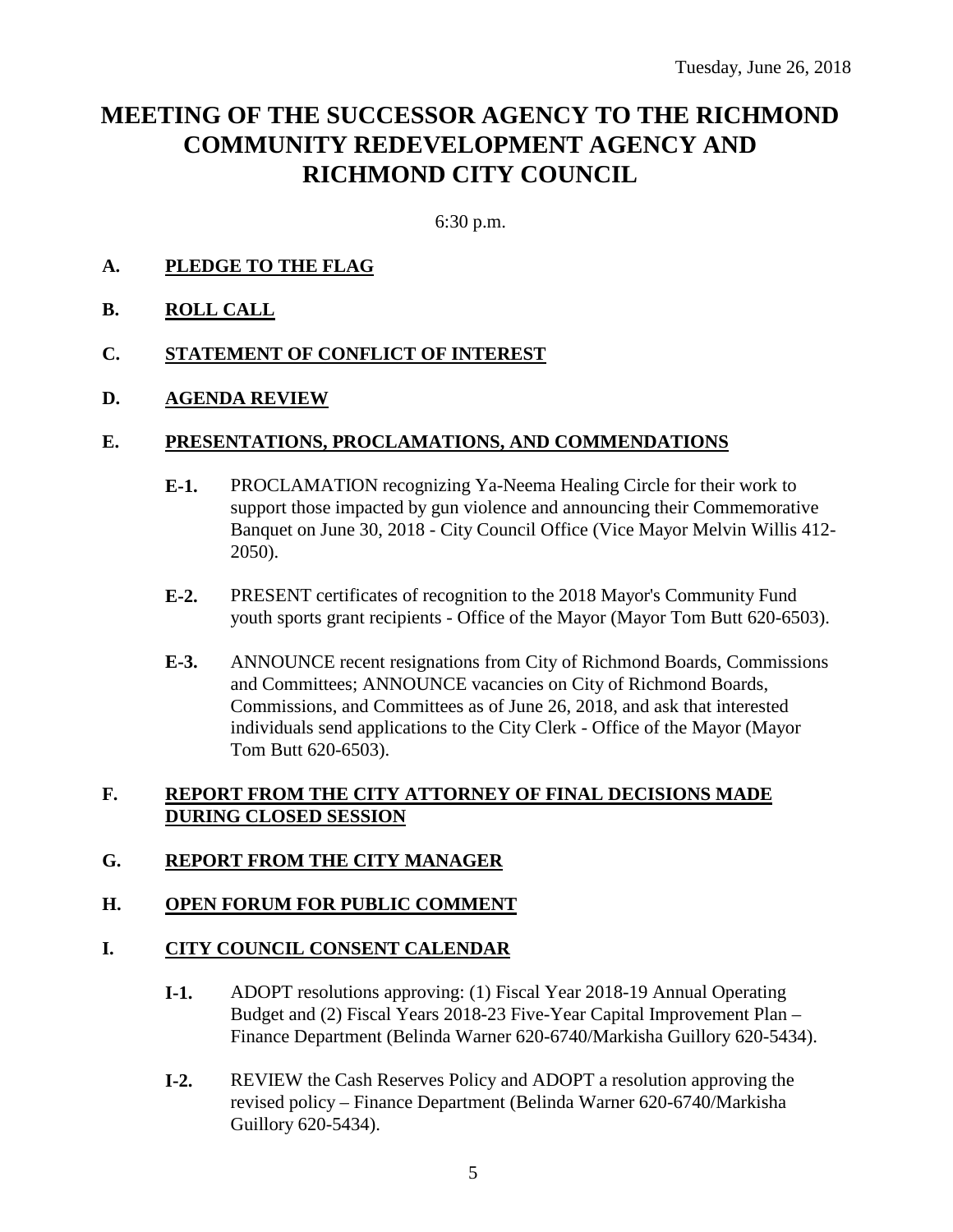- **I-3.** ADOPT a resolution approving the fiscal year 2018-19 Appropriations Limit for the City of Richmond pursuant to Article XIIIB, as amended, of the Constitution of the State of California - Finance Department (Belinda Warner 620- 6740/Markisha Guillory 620-5434).
- **I-4.** ADOPT an ordinance (second reading) establishing certain fees for the proposed Master Fee Schedule and after the second reading of the ordinance, ADOPT a resolution setting the dollar amount for the new fees and adjusting the dollar amount for current fees - Finance Department (Belinda Warner/Antonio Banuelos 620-6741).

### **J. PUBLIC HEARINGS OF THE SUCCESSOR AGENCY TO THE RICHMOND COMMUNITY REDEVELOPMENT AGENCY AND RICHMOND CITY COUNCIL**

**J-1.** HOLD a public hearing regarding approval of a Disposition and Development Agreement with SAA-EVI Richmond Partners, LLC for the development of the Successor Agency and city-owned property located along Macdonald Avenue between 11th Street and 13th Street - City Manager's Office (Shasa Curl/Gabino Arredondo 620-6512).

### **K. STUDY AND ACTION SESSION**

- **K-1.** RECEIVE a presentation on the Community Warning System, REVIEW options, and PROVIDE direction to staff - Fire Department (Adrian Sheppard/Genevieve Pastor-Cohen 620-5429). **This item was continued from the April 24, 2018, meeting.**
- **K-2.** RECEIVE a presentation regarding the Richmond Fire Department Prevention Services Division - Fire Department (Adrian Sheppard 510-307-8041).
- **K-3.** RECEIVE the annual report from the Economic Development Commission City Council Office (Councilmember Ada Recinos 620-5431).
- **K-4.** RECEIVE a presentation from the Alcohol, Marijuana, and Prescription Drugs Coalition regarding single serve alcoholic beverages and their impact on crime and youth consumption; and DIRECT staff to develop a policy banning the sale of single serve alcoholic beverages in the City of Richmond - Office of the Mayor (Mayor Tom Butt 620-6503).
- **K-5.** RECEIVE a report from staff about the current process for Skelly Hearings and appeals to employee terminations - Councilmembers Jael Myrick (620-6636) and Ada Recinos (620-6564). **This item was continued from the May 22, 2018, meeting.**